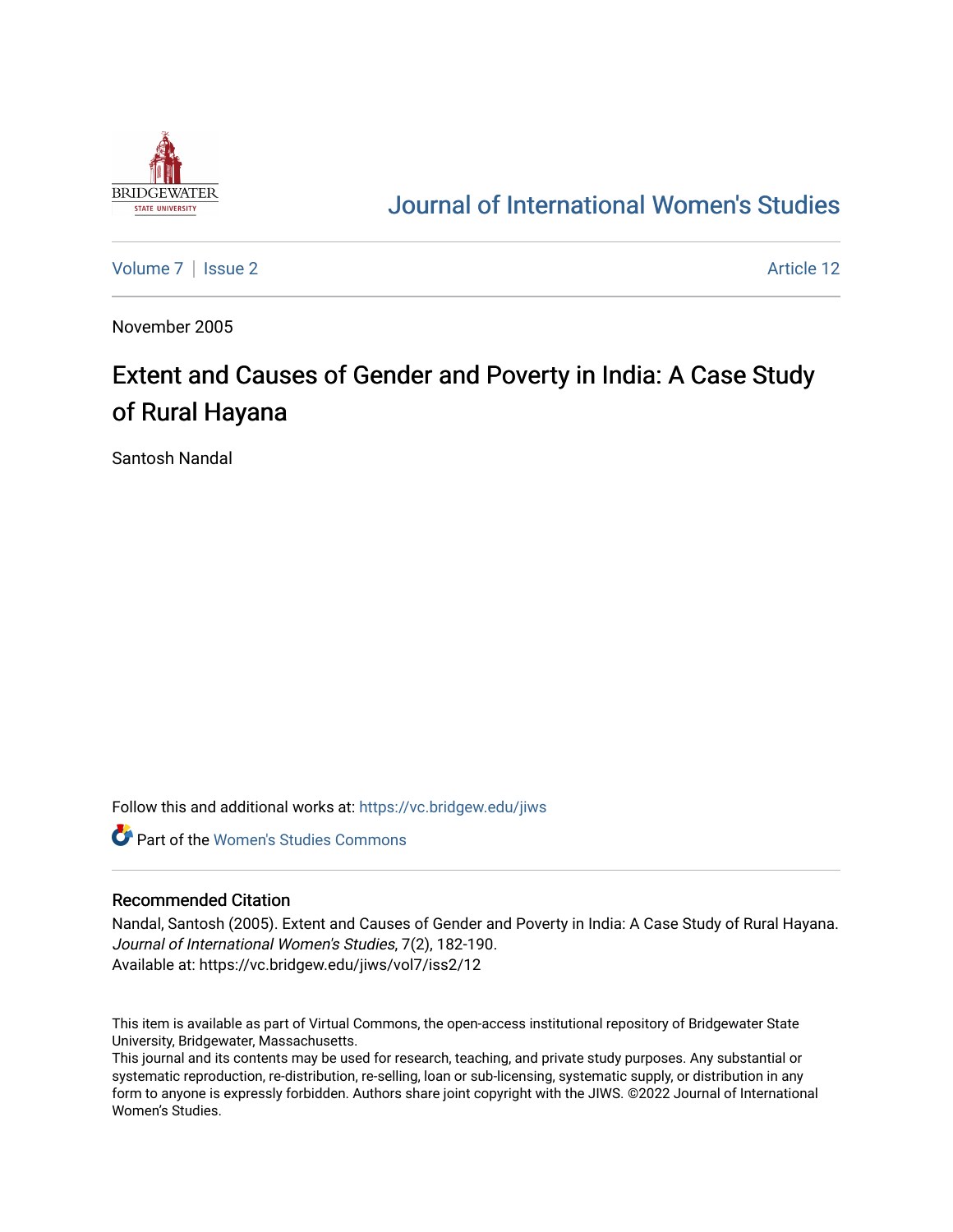#### **Extent and Causes of Gender and Poverty in India: A Case Study of Rural Hayana**

## $\mathbf{B}$ y Santosh Nandal $^1$

#### **Abstract**

In spite of the enshrining anti-poverty programs and objectives of the poverty eradication programs contained in India's five year plans, women's poverty in India, even after 58 years of independence, is glaring. This paper, based on a field survey, addresses the issues of economic constraints and the denial of women's access to productive assets in the form of land ownership and human capital such as education, skill-training. The article contributes to the overall picture of female poverty at the national level. The author finds an exaggerated emphasis being placed on women laborers and inadequate economic opportunities among them as the major obstacle to reducing female poverty. Because of these constraints and discrimination, women enter into the unorganized sector, i.e. the agriculture sector.

 This paper examines how lack of skills, heavy physical work of different types, long hours of work with limited payment, lack of guarantee of minimum wages, lack of job security, lack of minimum facilities at the work place are the characteristics of the informal sector which contribute to women's economic disempowerment.

*Keyword*s: Women, India, poverty, Informal sector

#### **Introduction**

 $\overline{a}$ 

 India's development performance and its yet 'unleashed' potential have been the subject of much discussion and debate in policy as well as in academic circles. Yet the most glaring feature of the Indian economy—its more than disturbing record in human resource development, particularly as it relates to women education—continues to receive inadequate attention. While there have been numerous policy pronouncements and government programs to improve the situation, which would contribute to poverty reduction, the reality on the ground, shows highly unsatisfactory results. In 2001, for instance 45.84 per cent women and 24.15 per cent men were illiterate.

 It is estimated that 350-400 million people in India live under absolute poverty of 275 dollars per capita per annum and a majority of them are women. The Human Development Report (1990) has a succinct conclusion that poverty has a decided gender bias. Similarly, the U.N. Report on Global Outlook (2000) states that if current trends are not modified, projections indicate that the participation of women would lose income earning opportunities. The World Bank country study (2001) on "Gender and Poverty in India" presents the problems faced by poor women against a background of depressing statistics which shows how Indian women continue to be denied access to productive assets, in the form of financial credits, markets or land ownership and human capital such as

<sup>&</sup>lt;sup>1</sup> Santosh Nandal, Ph.D.. Department of Economics Maharshi Dayanand University 1323, Sector-3, HUDA Rohtak-124001, India E-mail:denniseha@yahoo.com.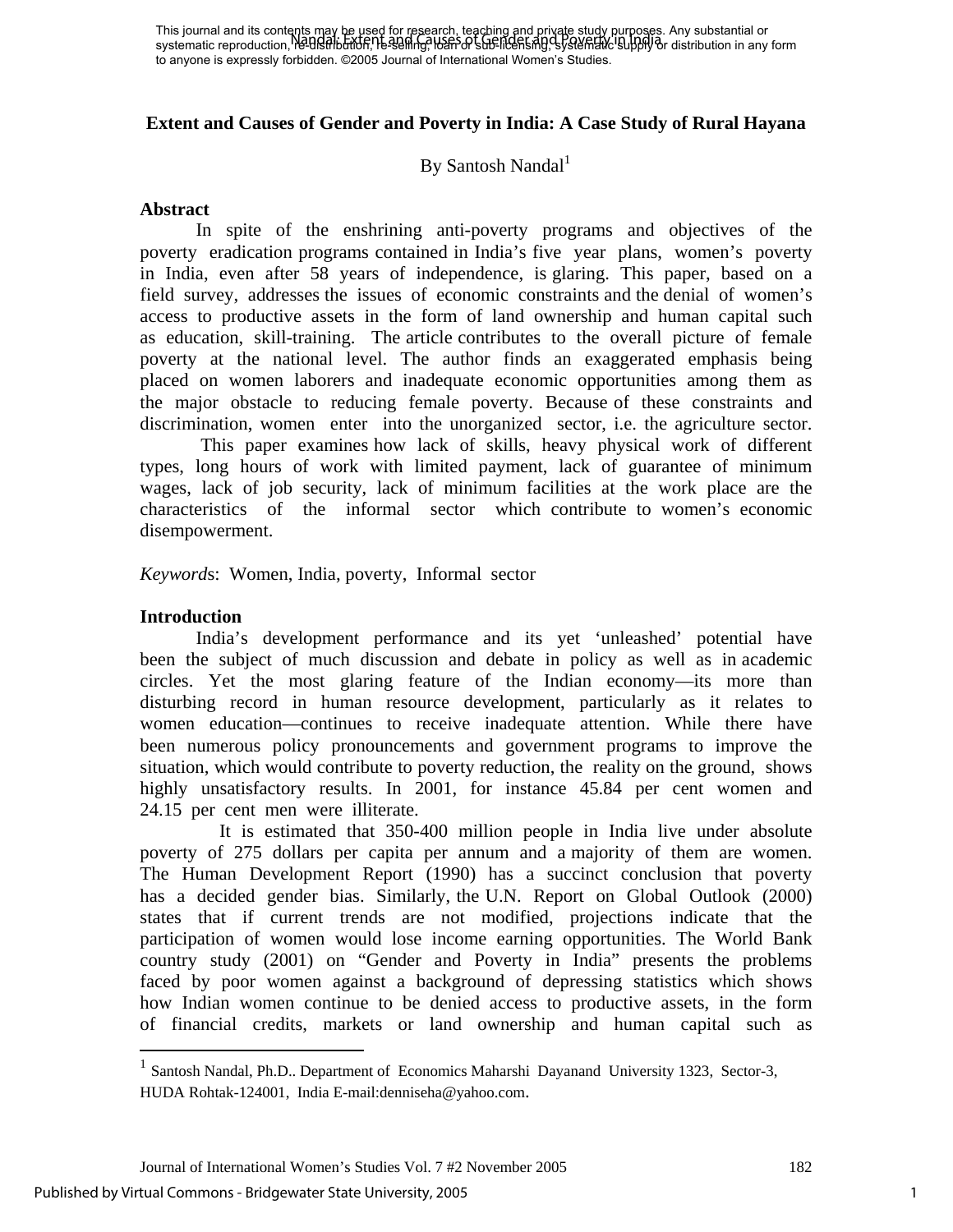education and skill-training which would enhance their abilities as economic agents.

Lifting women out of poverty will depend, to a large extent, on a better understanding of how many poor there are, where they live, why they are poor, and what their precise circumstances are. According to an estimate by National Commission on Self-employed Women (1988a), of the total number of women workers in India, about 94 per cent of the workforce are in the unorganized or informal sector (agriculture sector), whereas just six per cent are in the organized or formal sector. The Indian census (2001) estimates that 80 per cent of economically active women are engaged in agriculture. Thus, it is no exaggeration to say that the unorganized sector in India *is* the women's sector. However, the condition of women in this sector is miserable as they work for extremely low wages, with a total lack of job security and social security benefits, and they are not protected by any government labor organizations or labor legislation. There are hardly any unions in this sector to act as watchdogs.

The causes of female poverty in India have been the subject of a number of studies based on secondary data (Sen 1996, Tendulkar 1998, world Bank 1997, Tendulkar 1998, Datt 1998,1999, Sen 2000, World Bank 2000 and Sundaram 2001). Most studies have been carried out in metropolitan cities and there is hardly any study on the pattern and problems of women workers in the agriculture sector in rural India. In this paper an attempt is made to supplement these studies with a field-based investigation. While occasional reference will be made to secondary data, the focus is primarily based on fieldwork investigation.

## **Concept of Poverty**

 Poverty has traditionally been defined in terms of income or consumption. Thus it is "the inability to attain a minimum standard of living" (WDR, 1990). The level of income which ensures the minimum standard of living is taken as the income poverty line. Those persons whose income is less than this poverty line fall in the category of "poor" In India, all those who fail to reach a certain minimum level of income (Rupees 49 for rural areas and Rupees 57 per capita per month for urban areas at 1973-74 price) and having a daily calorie intake (less than 2400 per person in rural areas and 2100 per person in urban areas) are regarded as poor. The World Development Report (2000-01), providing a new perception to poverty (using one U.S. dollar per day as measure of the international poverty line), has estimated that 44.2 percent of the population was living below the poverty line in India in 1997.

## **Poverty Estimates: Long Term Trends**

Before going into to the results of my field-work investigation, I present in table 1, the poverty estimates pertaining to the women poverty in India, conducted by National Sample Survey organization as reported by planning commission (1998). As table 1 reflects, large numbers of people in India live below the poverty line and a majority of them are women.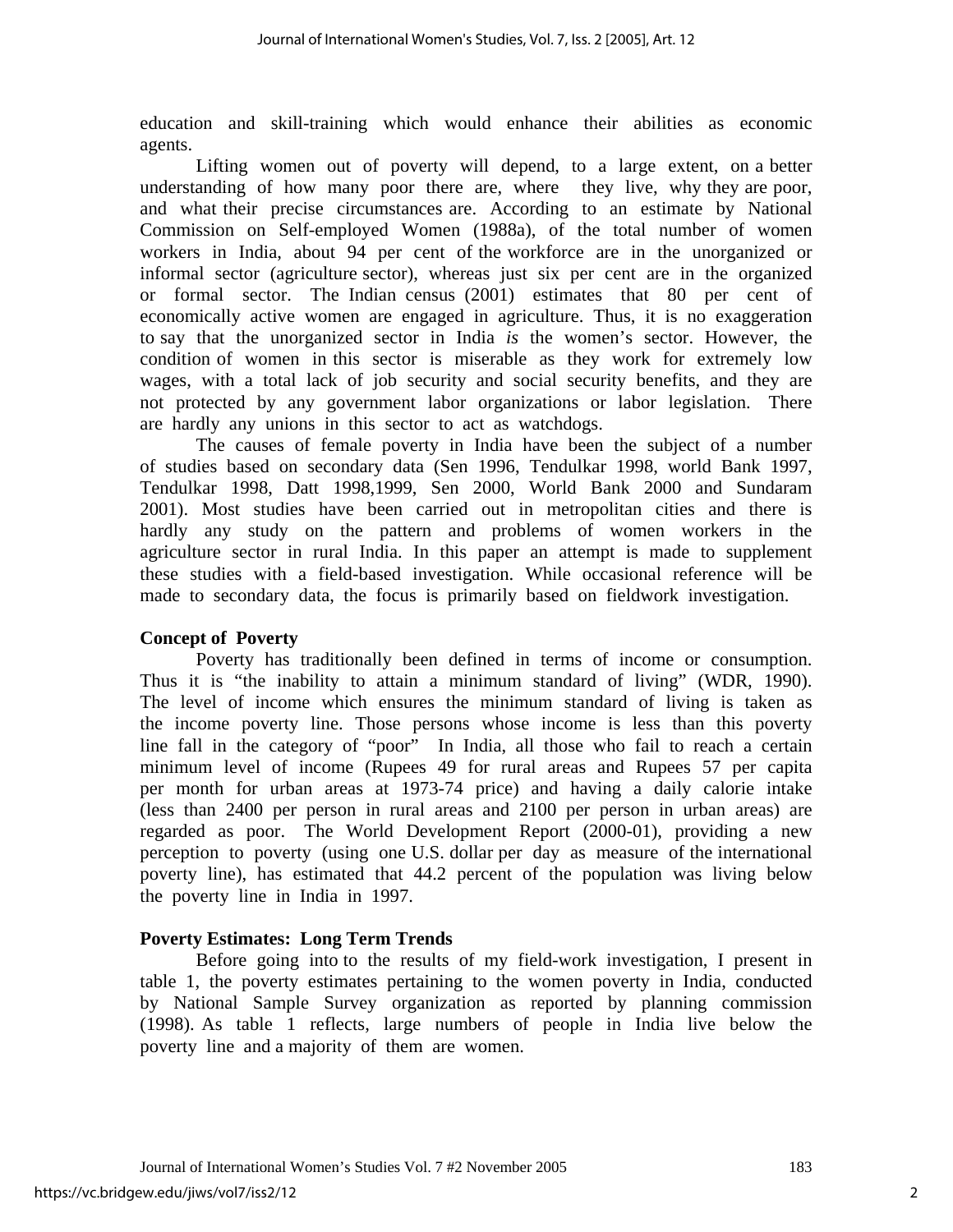**Table 1** 

|            |                               | таріє т  |                   |          |       |
|------------|-------------------------------|----------|-------------------|----------|-------|
|            | Estimates of Poverty in India |          |                   |          |       |
| Year       | Total population              |          | female population | male     |       |
| population | below poverty                 |          | below poverty     |          | below |
| poverty    |                               | line in  | line in           |          |       |
| line in    |                               |          |                   |          |       |
|            | millions                      | millions |                   | millions |       |
| 1973-74    | 321.3                         | 192.7    |                   | 128.6    |       |
| 1977-78    | 328.9                         | 197.2    |                   | 131.7    |       |
| 1983       | 322.9                         | 193.7    |                   | 129.2    |       |
| 1987-88    | 307.1                         | 184.7    |                   | 122.4    |       |
| 1993-94    | 320.3                         | 192.0    |                   | 128.3    |       |
| 1999-2000  | 260.2                         | 156.0    |                   | 104.2    |       |
| 2001-02    | 246.8                         | 148.0    |                   | 98.8     |       |

Source: Planning Commission: Ninth Five Year Plan (1997-2002)

## **Empirical Analysis**

*Data* 

 I used household survey data from a rural region for my empirical analysis. The present study survey covered ten villages of remote rural areas of Haryana State. Two sets of rural regions are considered: 1. dry land regions (agriculture depends on the rain) characterized by frequent crop failure, lack of employment opportunities, and uncertainty of livelihood among the poor; and 2. the wet area (availability of water for irrigation) where employment opportunities are high and there is less uncertainty about livelihood among the poor. The survey was carried out at different intervals during the period 2001 to 2002 to explore various aspects of the lives of women working in the agriculture sector. For this purpose primary data was collected from selected 1000 female respondent households engaged in paid agricultural work through the personal interview method.

The age of entry into a job is an indicator of the organized nature of an occupation. For the present study the working ages of women were between 15 and 64 years. Most were married, 87.50 per cent. Ten per cent were unmarried and 2.50 per cent were widowed (once married). One of the important indicator of poverty is the level of literacy, because illiterate and unskilled women are engaged in low paid jobs like agricultural labor. Table 2 shows the literacy profile of the sample respondents. Most of the women laborers (60 per cent) were illiterate. A fraction (35 per cent) had some schooling i.e. Vth class, and of these 2.50 per cent in the sample had studies up to the eighth standard, while 2.50 per cent had passed the XIIth class exam. The absence of literacy resulted in the employment of women in the agriculture sector.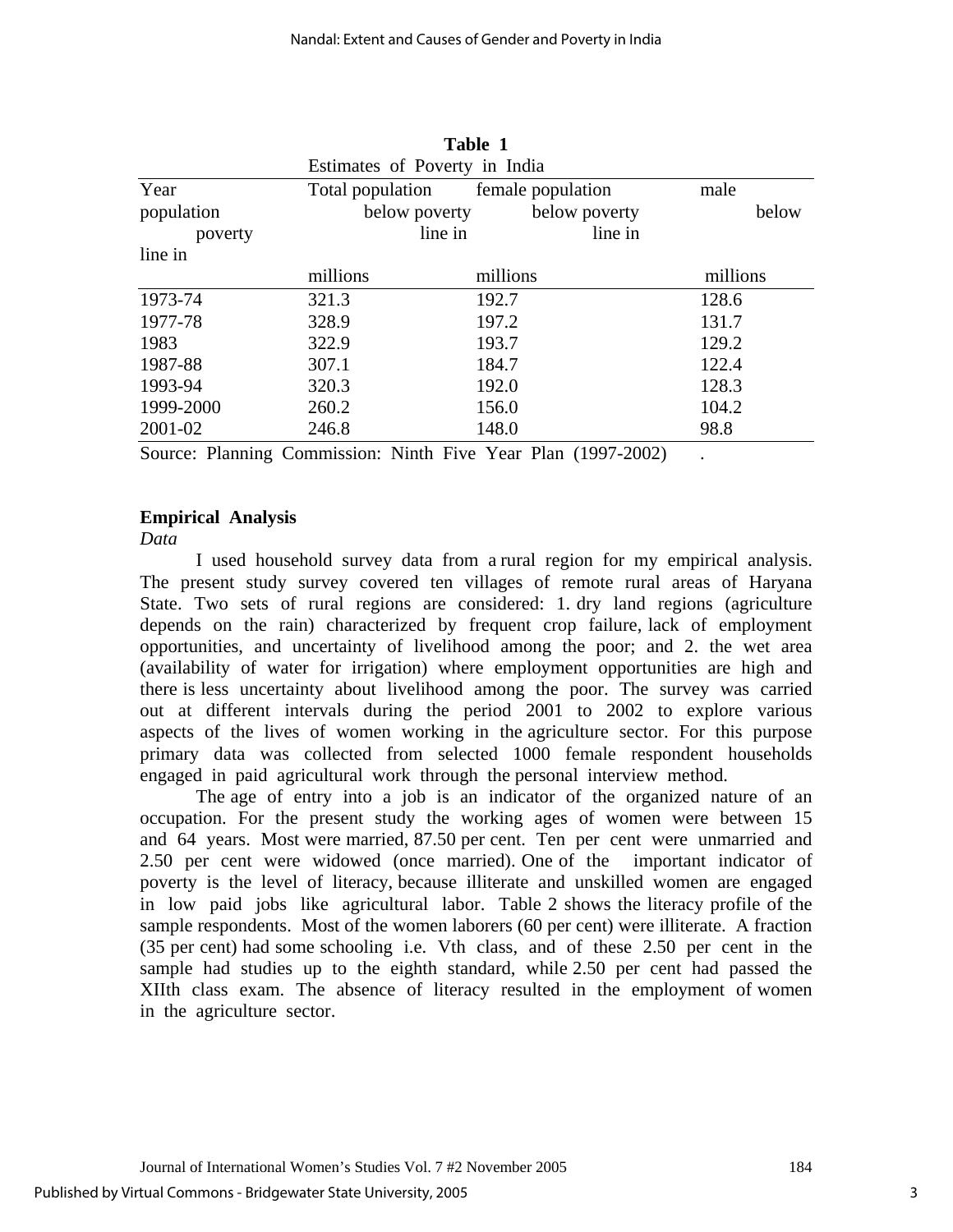|                                                          |  | taviv <i>a</i>     |                  |  |
|----------------------------------------------------------|--|--------------------|------------------|--|
| Educational qualification of women agriculture laborers. |  |                    |                  |  |
| Education level                                          |  | No. of respondents | % of respondents |  |
| Illiterate                                               |  | 600                | 60.00            |  |
| V <sub>th</sub> class                                    |  | 350                | 35.00            |  |
| VIIIth class                                             |  | 25                 | 2.50             |  |
| XIIth class                                              |  | 25                 | 2.50             |  |
|                                                          |  | 1000               | 100              |  |

**Table 2** 

Source: Field Survey

 While analyzing the income level of women workers in the agriculture sector, it is worthwhile to highlight their present economic position. Economic position refers to the cash earning of the respondents. For workers engaged in the informal sector, minimum wages and statutory working hours are alien words. The wages are not determined by any wage law and there is no equal wage criteria. As stated earlier, the informal sector is not protected by government labor legislation. The wages are determined according to the quantum of work and vary from one employer to another. Table 3 reflects the average monthly income of women workers in agriculture sector.

 An analysis of the income data reveals that the monthly income of the agriculture workers is extremely low because of low paid jobs in the agriculture sector. Agriculture is seasonal in nature, so they get employment only in peak seasons.

|                     | Table 3                                       |             |      |
|---------------------|-----------------------------------------------|-------------|------|
|                     | Average Monthly Income of Agriculture Workers |             |      |
| Average income      | Number of                                     |             | % of |
| (Monthly in Rupees) | Respondents                                   | respondents |      |
| 50-70               | 100                                           |             | 10.0 |
| 70-100              | 225                                           |             | 22.5 |
| 100-140             | 450                                           |             | 45.0 |
| 140-170             | 75                                            |             | 7.5  |
| 170-200             | 95                                            |             | 9.5  |
| 200-210             | 55                                            |             | 5.5  |
| Total               | 1000                                          |             | 100  |

Source: Field Survey

 No agricultural laborer has an income of more than 210 rupees per month, while 100 (10%) of agricultural workers have an income as low as 80 rupees per month. About 85 percent of the agricultural workers have an income much below the national average income (rupees 2650) of the other category of workers.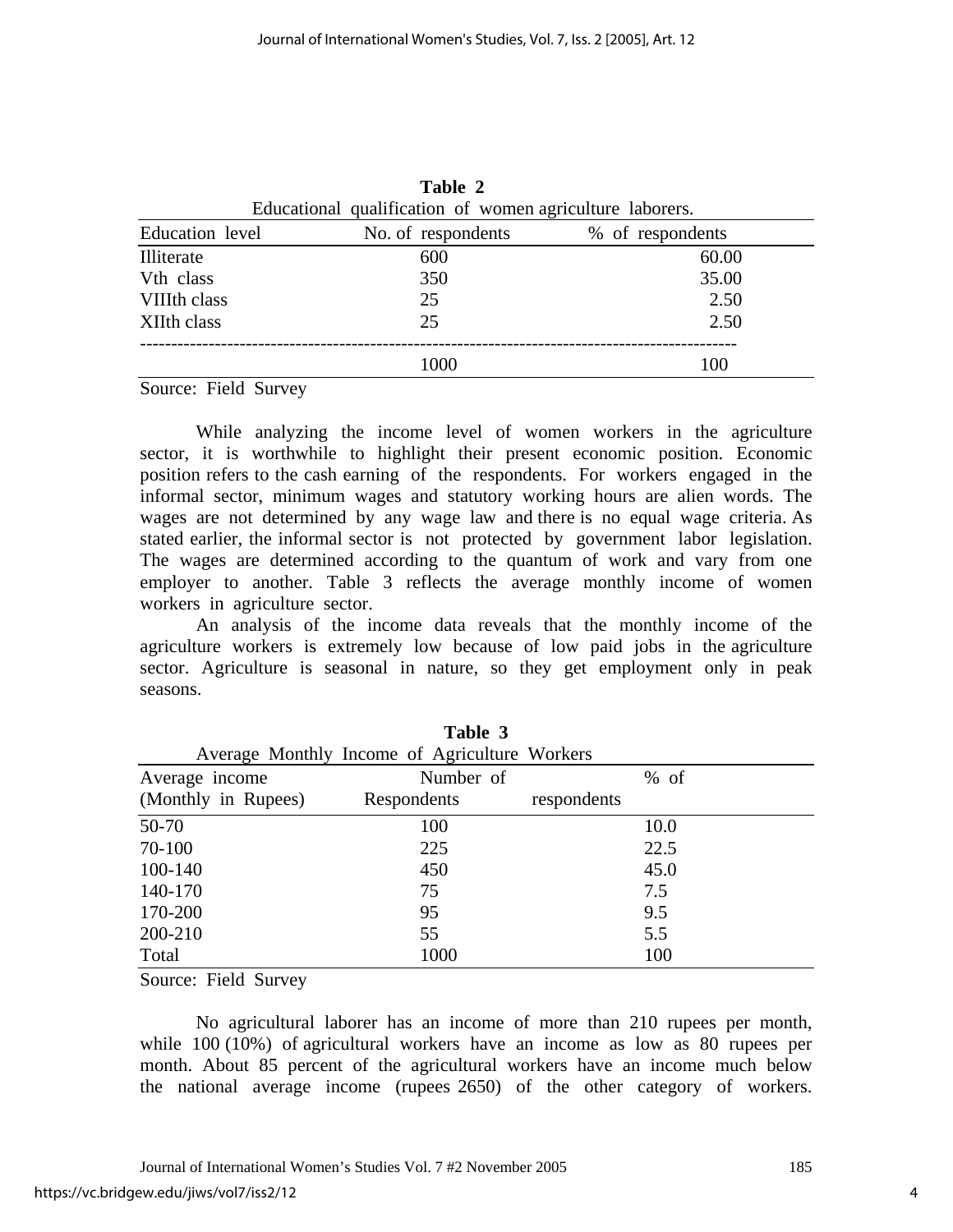Judged from this angle the entire workforce in the agriculture sector is exposed to acute poverty.

 The real standard of living of the people depends upon the total earnings of the household. Total earnings of the family refers to the contributions by different members of the family to the total income. Table 4 provides this information.

| Income Distribution<br>per Month in Rupees. | Number of<br>Workers | Percentage |
|---------------------------------------------|----------------------|------------|
| $0 - 500$                                   | 150                  | 15.0       |
| 500-1000                                    | 225                  | 22.5       |
| 1000-1500                                   | 337                  | 33.7       |
| 1500-2000                                   | 102                  | 10.2       |
| 2000-2500                                   | 75                   | 7.5        |
| 2500-3000                                   | 48                   | 4.8        |
| 3000-3500                                   | 35                   | 3.5        |
| 3500-4000                                   | 28                   | 2.8        |
| Total                                       | 1000                 | 100        |

|                                  |  | Table 4 |
|----------------------------------|--|---------|
| Respondents' Total Family Income |  |         |

Source: Field Survey

Family size varies from two to five members (71.2 per cent), six to eight  $(22.5 \text{ per cent})$ , and 9 to 11  $(6.3 \text{ per cent})$ . The data reveals that 150  $(15\%)$ families have to manage with a total monthly earning of less than rupees 500. When this limit increases up to rupees 2000 then 66.4 per cent are seen to fall into the net of low standard of living. The same lies with the income group up to rupees 3000, a much improved standard of living. Yet only 6.3 per cent of respondents belong to households having a total earning of more than rupees 3000 per month. In the absence of regular increments or benefits of wage indexation, these families are affected by rapid rises in prices. While they are theoretical beneficiaries of the public distribution system, they cannot manage to take time off from their work to stand in queues for essential commodities like rice, sugar, fuel etc. from the public distribution stores.

 The low income of respondents has a severely negative impact on their lives with respect to indebtedness. Borrowing is very common among agriculture workers and is resorted to quite frequently whenever there is deficiency in income to meet family consumption expenditures. Prevalence of high levels of indebtedness among agricultural workers is shown in Table 5.

| Table 5                                       |  |  |                |            |
|-----------------------------------------------|--|--|----------------|------------|
| Distribution of Respondents by Amount of Debt |  |  |                |            |
| Amount in Rupees.                             |  |  | No. of Workers | Percentage |
| Not in debt                                   |  |  | 237            | 23.70      |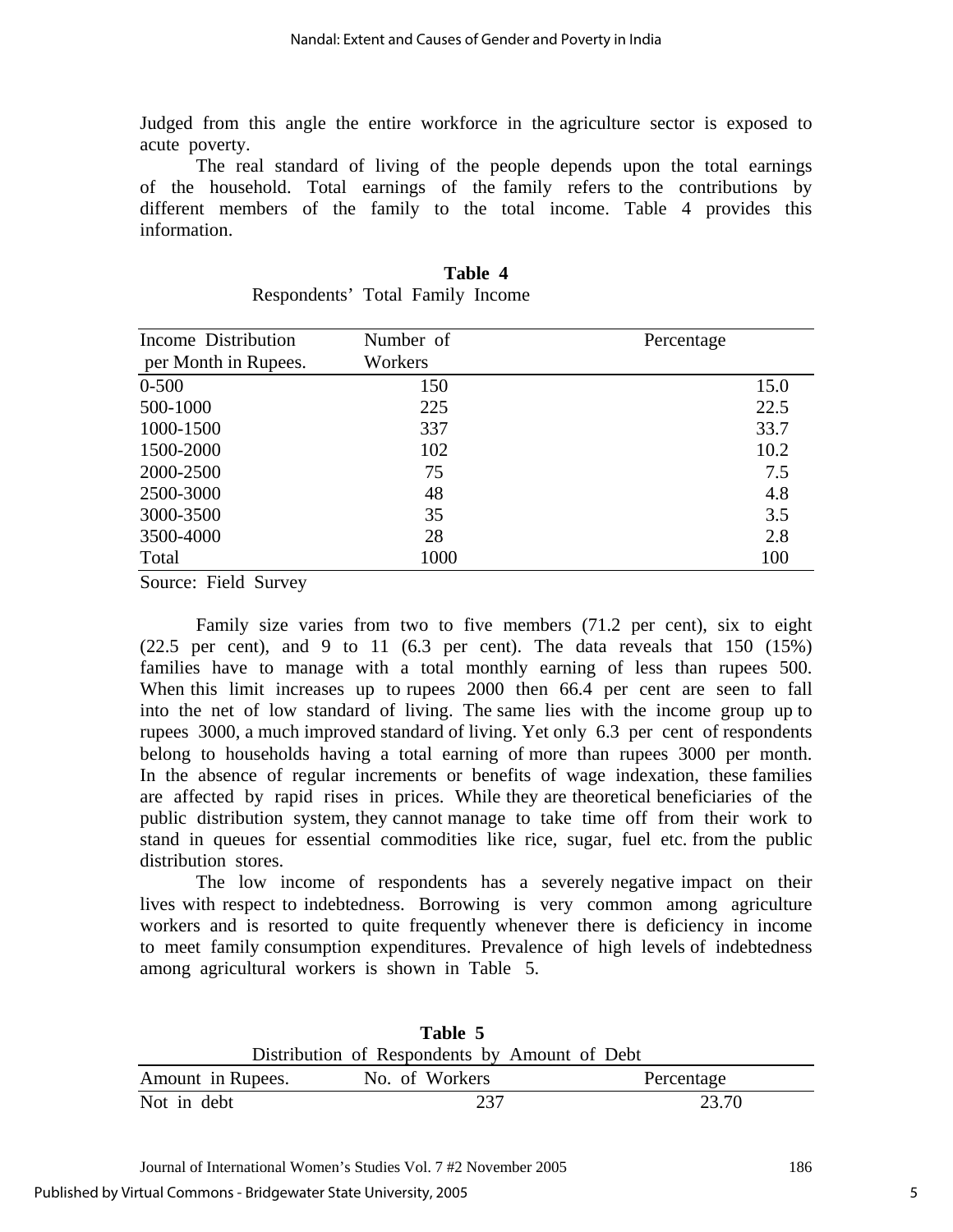| $0-150$   | 500  | 50.00  |
|-----------|------|--------|
| 150-350   | 180  | 18.00  |
| Above 500 | 83   | 8.30   |
| Total     | 1000 | 100.00 |

Source: Field Survey

 Among 1000 respondents 763 respondents reported indebtedness. In contrast only 237 did not report indebtedness. On human grounds the employers normally give loans to the agriculture workers without charging interest and get back the loan in installments at the time of wages. A major reason for employer preference for this type of facility is their "flexibility" in working hours, which can also be translated as exploitation of workers through a long work day.

#### **Gender Inequality in Access to Assets and Decision-making**

 With regard to the economic position of Indian women, it is clearly evident that India is principally an agricultural economy, and despite their significant contributions to economic production, they are far from equal to men. Land, for example, is a critical asset in rural areas. Evidence points to gender disparities in access to this and other assets necessary for poverty reduction. Having rights to land is a crucial factor in determining how people will ensure their basic livelihood. In all cases women's more limited access to these assets hamper their efforts to reduce poverty and diminishes the effectiveness of poverty reduction more generally. Although the principle of gender equality is enshrined in the Indian Constitution (in its preamble with respect to fundamental rights, fundamental duties and directive principles) with respect to the ownership of land, women are absent from land registers. Traditional India had seen women only as members of families or groups, as daughters, wives and mothers and not as individuals with an identity or rights of their own.

Financial independence is a requirement of gender equality. Thus one of the major indicators connected with the female poverty is the control of assets. Table 6 shows the classification and ownership of property of sample households.

|                | Ownership of Property                          |                           |
|----------------|------------------------------------------------|---------------------------|
| Category<br>of | property $(in \mid No. \text{ of households})$ | No. of respondents<br>own |
| Rupees)        |                                                | property                  |
| 10000-20000    | 265(26.5%)                                     | $2(.2\%)$                 |
| 20000-30000    | 305(30.5%)                                     | $1(.1\%)$                 |
| 30000-40000    | 325(32.5%)                                     |                           |
| 40000-50000    | $105(10.5\%)$                                  | $1(.1\%)$                 |
| Total          | 1000(100%)                                     | $4(0.4\%)$                |

**Table 6** 

Source: Field Survey

For instance, 26.5 per cent of sample households own property between rupees 10,000 to 20,000. Another 30.5 per cent own property between 20,000-30,000 rupees. And the remaining 43 per cent own the property between rupees 30,000 to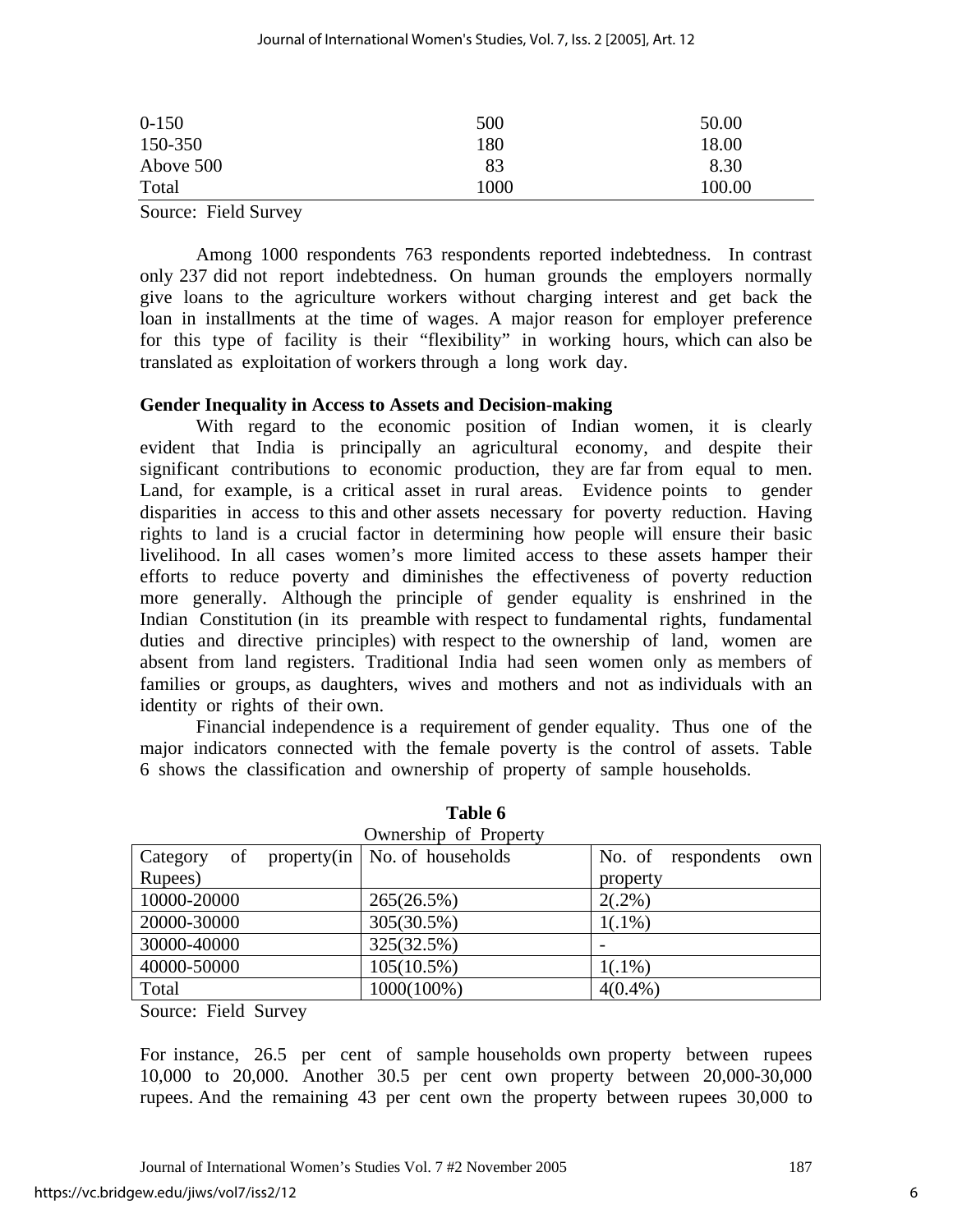50,000. It is very surprising that out of total sample merely 0.4 per cent of women own property. These women were widows and after the death of their husbands, they got a share from their husband's property. They reported that they own this property for the time being; however, after some time it will be transferred to the male members of the family. The cultural traditions and social hierarchy compels them to transfer their share to their sons; the women surveyed had already filed an application in court to transfer this property. It is also important to note that women who maintain a traditional attitude towards their position are appreciated and respected by the family and society, qualities regarded as beneficial for marital harmony. The term *Pativarta* used in Hindu texts, for instance, explicitly prescribes male domination and female subordination.

 Participation in the decision-making process is also an indicator of power and control over the affairs of the family. Not only land, but family labor including women is often controlled by men. In spite of women's contribution toward family income, their position in the family hierarchy mostly remains subordinate. Table 7 shows the decision-making power of women in the surveyed households. This table reveals that 13.7 per cent of women were found making decisions and these women were either divorced, widowed, or married to men who were addicted to alcohol or gambling. The remaining 86.30 per cent men were found making decisions, because of their feeling that the women are incapable of taking decisions due to illiteracy or low level of education among them or their confinement to the four walls of the houses.

| Decision making power of women                |      |            |  |  |
|-----------------------------------------------|------|------------|--|--|
| Decision making power in Reporting households |      | Percentage |  |  |
| the households                                |      |            |  |  |
| Husband                                       | 520  | 52.0       |  |  |
| Father-in-law                                 | 210  | 21.0       |  |  |
| Son                                           | 133  | 13.3       |  |  |
| Wife                                          | 79   | 7.9        |  |  |
| Mother-in-law                                 | 58   | 5.8        |  |  |
| Total                                         | 1000 | 100.0      |  |  |

**Table 7**  Decision Making power of Women

Source: Field Survey

## **Poverty and "Trickle down" in the Rural Sector**

 The theory of "trickle down" economics states that the rapid growth of per capita income will be associated with a reduction in poverty. In India trickledown mechanism exist, suggesting that the rise in agricultural production and income levels per head would lead to some decline in poverty. But the available empirical evidence shows that trickle down has actually played out according to theory. Growth did not occur quickly enough to achieve the desired reduction in poverty proposed periods because real agricultural income did not increase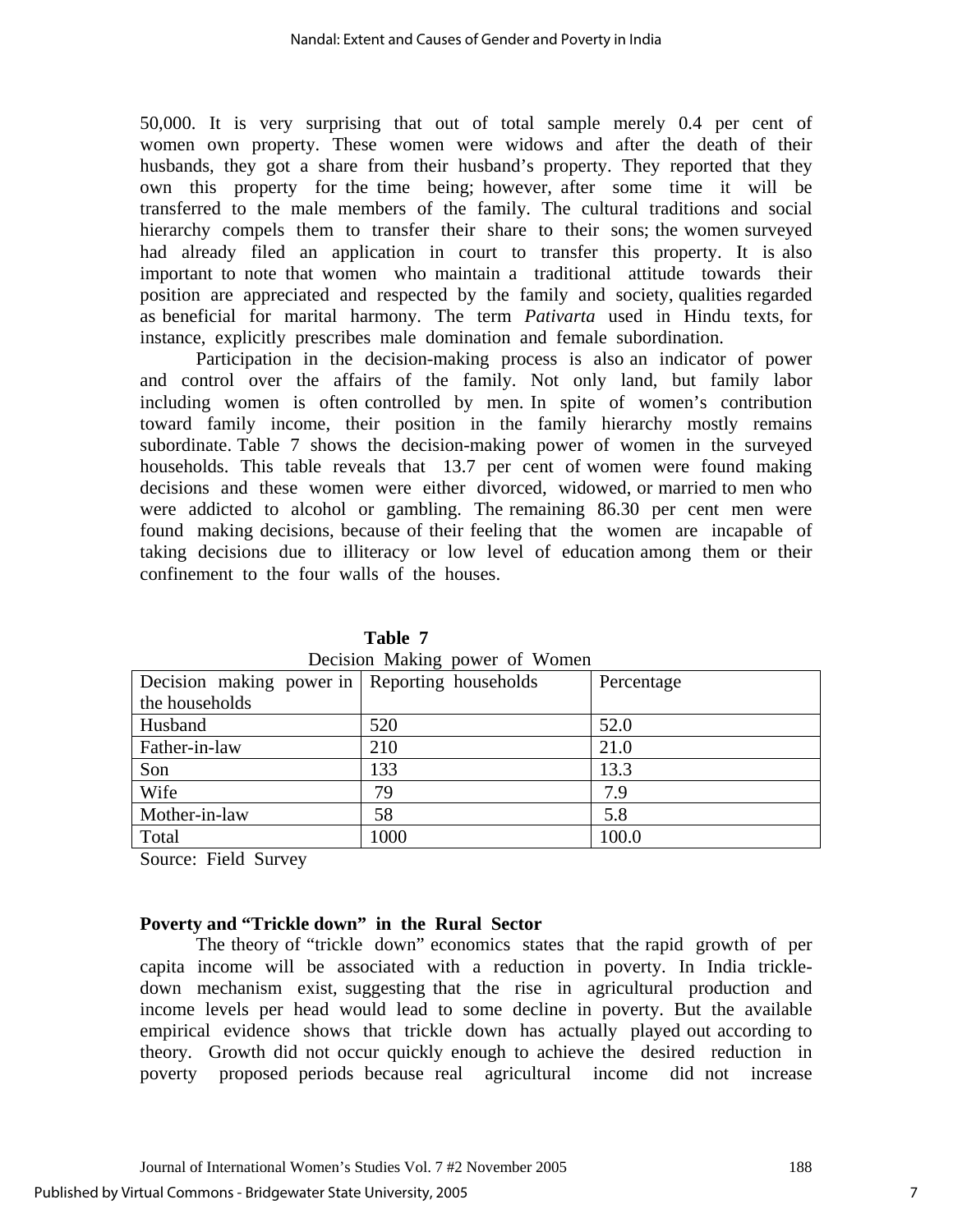comparably to growth in the rural population. As a result, agriculture NDP per head of the rural population showed no significant trend.

 Trickle down approaches had some impact on the poor up to the midsixties, which increased the use of labor and thus benefited the poor. Yet agricultural growth over the last three decades has been mainly the result of new technologies, which introduced various changes in the rural economy, to the disadvantage of the underprivileged. This ultimately limited the downward flow of benefits. The new technology has brought about a decline in the participation of women in the agricultural workforce and this has, in most cases caused a decline in the earnings of relatively poor households. While trickle down strategies have not alleviated poverty, I am nonetheless, not in favor of their total exclusion from economic planning, particularly if strategies are devised that ensure adequate flows of benefits to the poor. Target-oriented programs aimed at the weaker sections, for example, should be implemented. Trickle-down processes alone, however, are not adequate solutions.

### **Summary and Suggestions**

 The aggregate statistics examined in the aforesaid analysis have been important in understanding the nature of the quality of gender and poverty in India. By way of recapitulating the main under-currents, I may venture to make certain broad observations.

 The lives of women working in the agriculture sector are exhausting and tough. Several scholars have pointed out that poverty is the single most important factor influencing female participation rates, which cut across regions, religions, age and time. In poor households they often shoulder more of the workload than men, with illiteracy compounding their social and economic suffering. Studies conducted in various parts of the country have shown awful conditions of women laborers in the unorganized sector. All this was also found in the case of agriculture workers in rural Haryana as well.

Moreover, this group is highly unskilled, involved in heavy physical work of different types for long hours with limited payment; lack of guaranteed wages; and lack of job security. As well, there were no facilities of various forms of leave, for sickness or maternity, for instance. My attempt to know the extent of poverty did reveal that lack of economic opportunities among women, educational deprivation, gender inequality in access to assets and decision-making produce cycles of poverty for Indian women. Although some measures had been initiated to improve the situation, the results were not encouraging.

In the final analysis, enhancing the participation of the poor specially poor women in economic decision making should be helpful in reducing poverty. Investment in basic education and literacy, especially for girls, appropriate investment in health care, especially productive, maternal and child health should go a long way in reducing poverty. When households have secure opportunities to use their labor to good purpose and household members are skilled, educated and healthy, minimum standards of living are ensured and poverty is reduced. If such opportunities do not exist or are lacking, poverty remains. This is the clear